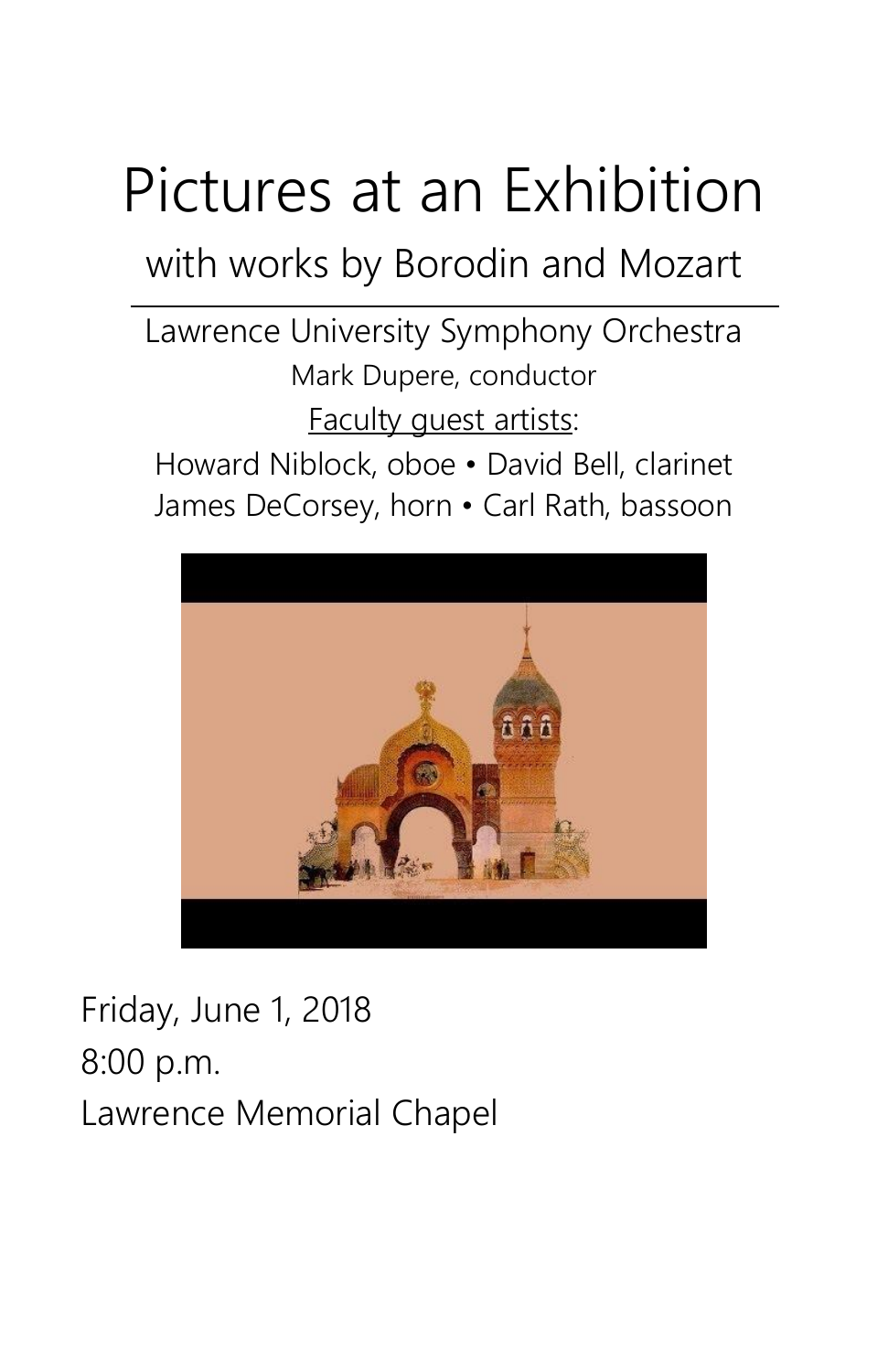*Polovtsian Dances from "Prince Igor"* Alexander Borodin

(1833-1887)

*Sinfonia Concertante for Four Winds*, K. 297b Wolfgang Amadeus Mozart I. Allegro (1756-1791)

Howard Niblock, oboe David Bell, clarinet James DeCorsey, horn Carl Rath, bassoon

#### $\cdot$  INTERMISSION  $\cdot$

Pictures at an Exhibition and an Exhibition and an exhibition and all modest Mussorgsky Promenade (1839-1881) 1. The Gnome orch. Maurice Ravel Promenade 2. The Old Castle Promenade 3. The Tuileries 4. Bydło Promenade 5. Ballet of Chicks in their Shells 6. Samuel Goldenberg and Schmuÿle 7. The Marketplace in Limoges 8. The Catacombs Cum mortuis in lingua mortua [Promenade] 9. The Hut on Fowl's Legs (Baba-Yaga) 10.The Great Gate of Kiev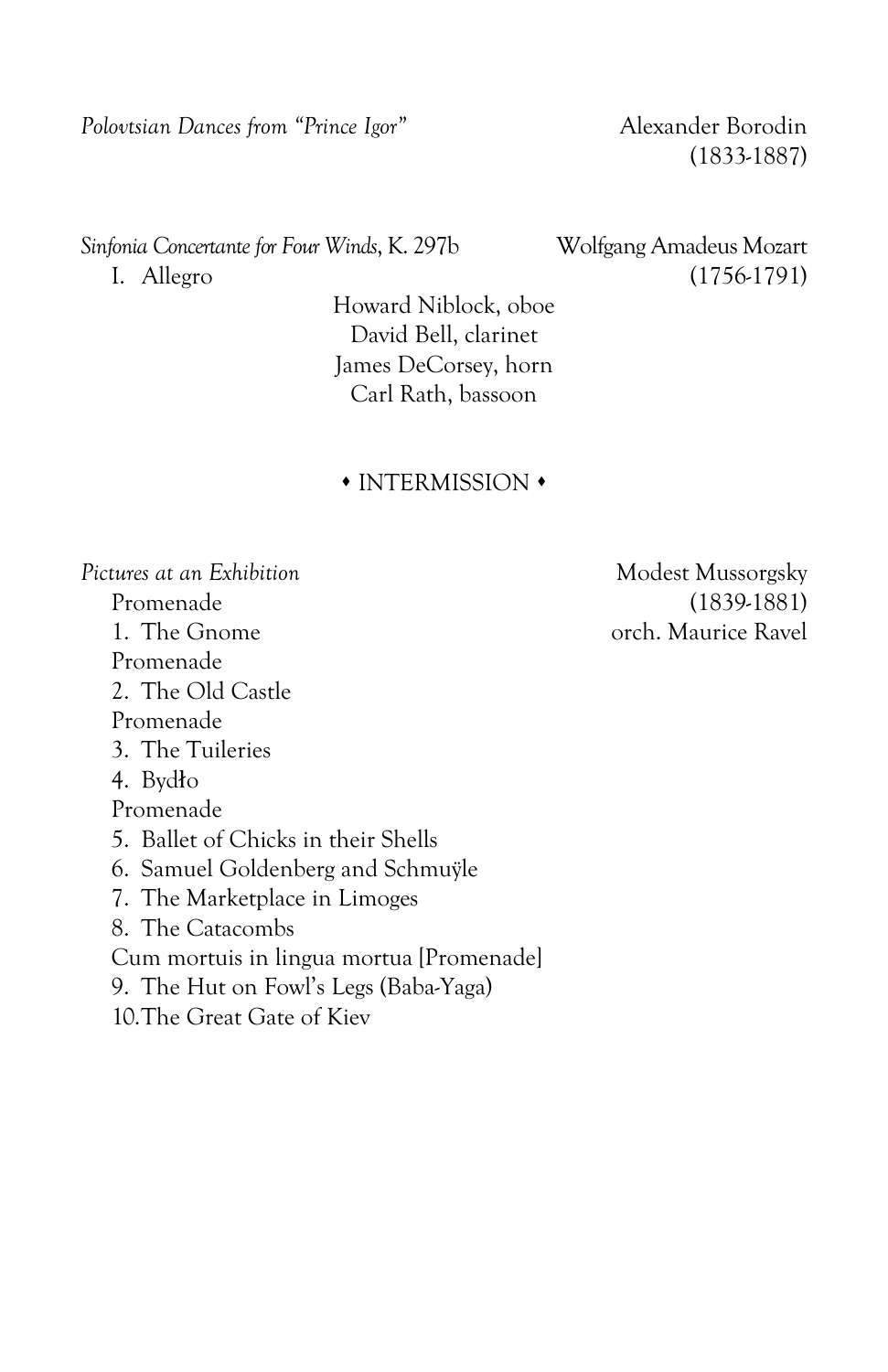#### **Polovtsian Dances, from Prince Igor Alexander Borodin**

**Born:** November 12, 1833, St. Petersburg, Russia **Died:** February 27, 1887, St. Petersburg, Russia **Composed:** 1869-1875 **Completed by:** Rimsky-Korsakov and Glazunov **Premiered:** 1879; and in Mariinsky Theater in St. Petersburg on November 16, 1890 (Premiere of *Prince Igor*) **Duration:** c. 12 minutes **Orchestration:** two flutes (piccolo), two oboes, English Horn, two clarinets, two bassoons, four horns, two trumpets, three trombones, tuba, timpani, percussion (triangle, tambourine, snare drum, cymbals, bass drum, bells), harp and strings

Born in 1833 in St. Petersburg, Russia, Alexander Borodin was a member of the "Mighty Handful" of 19<sup>th</sup> Century Russian composers that also included Nikolai Rimsky-Korsakov and Modest Mussorgsky. Not unlike many Lawrentians, Borodin was talented outside of music and had a separate career as a renowned chemist and physician. Unfortunately, Borodin's musical interests were not encouraged by his mentors at St. Petersburg's Medical-Surgical Academy; one professor admonished young Borodin during a lecture by reminding him that "you can't hunt two hares at the same time." (Grove).

*Polovtsian Dances* is a ballet excerpt from Act II of Borodin's opera *Prince Igor.* Left unfinished upon the composer's death in 1887, the opera was completed by Nikolai Rimsky-Korsakov and Alexander Glazunov and first performed in St. Petersburg in 1890. However, *Polovtsian Dances* was largely completed by 1875 and shows little alteration by Rimsky-Korsakov and Glazunov. The story of the opera is loosely based on Prince Igor Sviatoslavich of Sversk's 1185 campaign to save the city of Putivl from raids by the nomadic Kipchak and Cuman tribes. These Turkic tribes are known here by the name Polovtsy—the name given to them by medieval Russian tribes. In his exoticized depiction of these ethnic groups, Borodin incorporates melodic elements from Arabic, Turkic, Caucasian, and even African cultures.

The ballet sequence depicts Khan Konchak attempting to entertain the captive Prince Igor by presenting his guest with a series of dances. In the opera, the captives and subjects of the Khan's rule sing of their lost homeland and praise the Khan, but in this version of *Polovtsian Dances* the vocal themes are instead assigned to different instruments. Four main dances repeat in a 7-part structure. An introduction features a serene drone in the horns that is punctuated by woodwinds. This is followed by the lilting "Gliding Dance of the Maidens" played in the oboe and English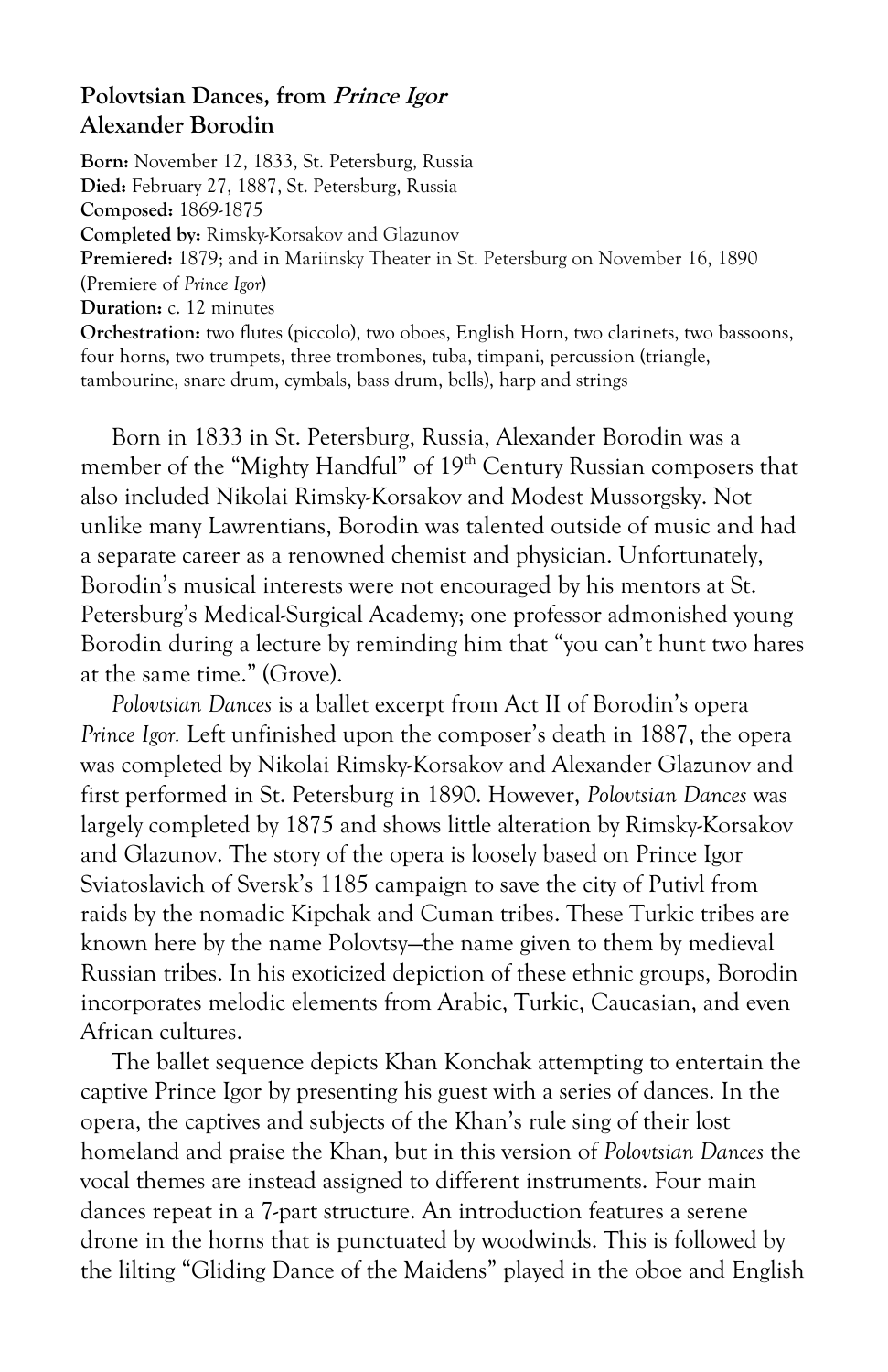horn. Next, a frenetic clarinet introduces the second dance—the "Wild Dance of the Men." The scene becomes increasingly raucous as the brass interjects between swirling woodwind lines. The third dance, sometimes referred to as the "Archer's Dance," prominently features violent syncopation between the brass and percussion that culminates in a descending line in the high winds and strings depicting the arrow's flight. Finally, the "Dance of the Boys," begins with a patter from the snare drum. Playful woodwinds and brass create a lively scene before the theme from "Dance of the Maidens" suddenly returns. The snaking melodies from the latter dance gradually combine with the more playful themes from "Dance of the Boys." A constant snare drum unites the scene, which is propelled to a riotous climax with a final reprise of the theme from "Wild Dance of the Men."

#### **Sinfonia Concertante for Four Winds, K. 297b Wolfgang Amadeus Mozart**

**Born:** January 27, 1756, Salzburg, Austria **Died:** December 5, 1791, Vienna, Austria **Composed:** April, 1778 **Duration:** c. 13 minutes (first movement) **Orchestration:** oboe solo, clarinet solo, horn solo, bassoon solo; two oboes, two horns and strings

While Mozart was in Paris during his visit in 1778, he found the city, once welcoming, had become inhospitable. He was able to take advantage of a quartet of visiting wind players of the prestigious Mannheim court orchestra. This piece was originally written for this quartet – with flute, oboe, bassoon, and horn. However, in the copying process, the music was somehow lost. While Mozart wrote that he could recreate the music from memory, such a manuscript for this instrumentation was never resurfaced. Nearly a century later, the version performed today appeared with solo clarinet, rather than flute, and was attributed to Mozart. There is some debate as to the authenticity of this work as Mozart's own composition; however, despite this doubt, scholars believe enough of the original manuscript is present in this work.

This first movement, *Allegro*, is in sonata form for a classical era concerto, the standard compositional model for this time. Beginning with the exposition, heroic E-flat resounds throughout the orchestra. Lilting figures smile as they sweep the downbeat and continue to carry the first theme to its close, with celebratory bustling and liveliness. Once the orchestra has expressed its energy, it can settle into the second theme,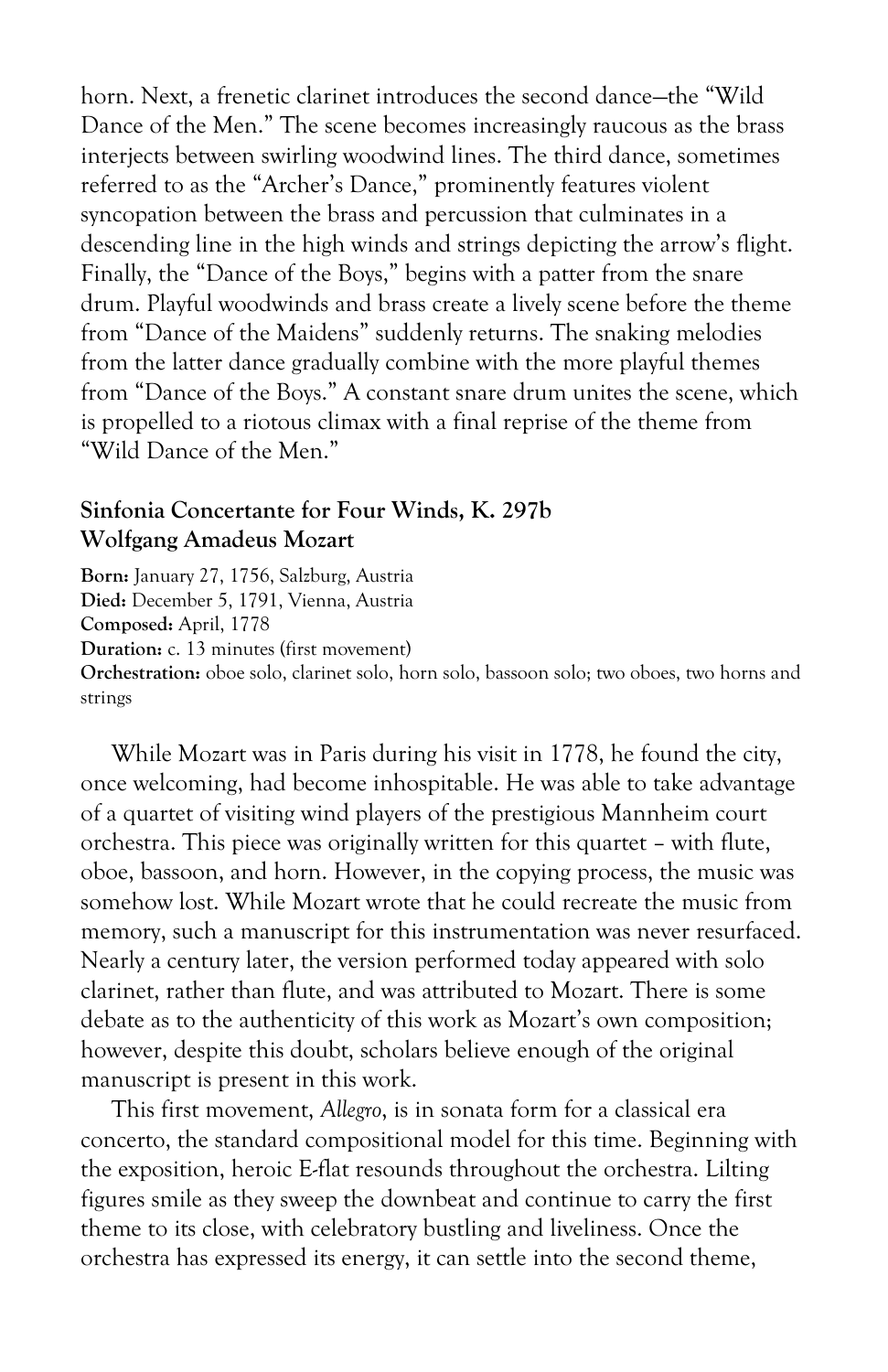steadily growing with repeated B-flats, ever reaching and nurturing the phrase. As the theme morphs, more instruments join in, celebrating each entrance with punctuated fanfare and flurries of scales, preparing the audience for the long anticipated arrival of the soloists, who repeat much of the material from the orchestra. The orchestra joins back in to add emphasis to their themes, and again at the end, before winding through a labyrinth of keys, beginning on the dominant, but finding their way back home for a complete reprise.

#### **Pictures at an Exhibition Modest Mussorgsky**

**Born:** March 21, 1839, Karevo, Russia **Died:** March 28, 1881, Saint Petersburg, Russia **Composed:** June 2-22, 1874 **Orchestrated:** 1922, by Maurice Ravel **Premiered:** October 22, 1922, Paris, France, Serge Koussevitzky, conductor (Orchestral Version) **Duration:** c. 29 minutes **Orchestration:** three flutes (two piccolos), three oboes (English Horn), two clarinets, bass

clarinet, alto saxophone, two bassoons, contrabassoon, four horns, three trumpets, three trombones, tuba, timpani, percussion (glockenspiel, bell, xylophone, triangle, rattle, whip, side drum, bass drum, cymbals, suspended cymbal, tam-tam), celesta, two harps and strings

The title "Pictures at an Exhibition" refers to the exhibition organized by influential critic Vladimir Stasov to honor the artist Viktor Hartmann's life. Hartmann was a close friend of Mussorgsky, and following his sudden death in 1873, Mussorgsky was thrown into a deep depression. Stasov commissioned him to present a tribute in a commemorative exhibit featuring over 400 pieces of Hartmann's artwork; this composition, to Mussorgsky, is not only a literal representation of Hartmann's work into music, but a personal communion from Mussorgsky to his departed friend. The opening figure, referred to as the "promenade," comes back as transitory interludes, taking both the listener and Mussorgsky from picture to picture as they walk along the exhibit. At first distinct from each movement, this theme slowly becomes absorbed into the movements themselves. Mussorgsky wrote that "my profile can be seen in the interludes" and as the piece progresses, he writes himself into the pictures; his soul, represented in the promenade theme, is osmosed into the symbiotic confluence of both Mussorgsky's music and Hartmann's artwork.

There is a multivalency in this work as to how we are meant to interpret Mussorgsky's music – the personal and political are concurrently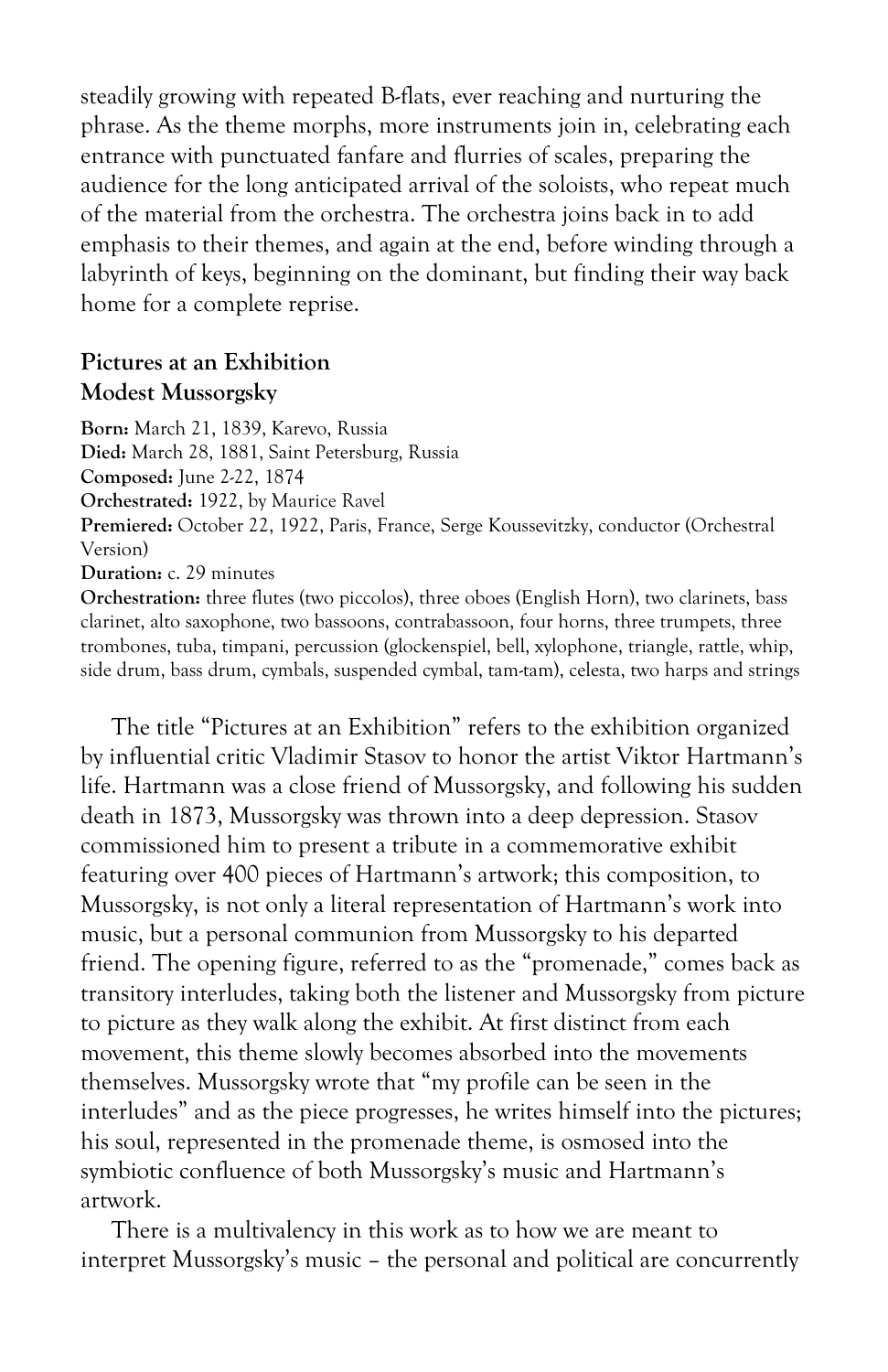present – at times conflicting, most often intentionally ambiguous. Musicologists have oft remarked on Mussorgsky's overt nationalism, calling this piece an attempt to encapsulate "truly Russian" music, in particular a rejection of Germanic compositional style, yet Mussorgsky spotlights multiple different nationalities and identities in this work. He was deeply invested in the Populist movement, a form of glorifying the Russian peasantry and an emphasis on authenticity and truth in artistic output; traces of this can be heard in Mussorgsky's setting of folk songs and their connection to speech. The lack of narrative structure allows for the extreme breadth of musical expression to be the primary focus, suggesting a journey through an incredibly multifaceted life.

The opening is like a processional, embarking on carrying us into the exhibition. Ravel, in his orchestration, has the trumpet announce the first iteration, as the brass gleam with majesty before the strings carry us into a new color of lush sweeping melodic lines. The opening grows ever grander, as more instruments are added to reach more resplendence. Suddenly, with no warning, the first picture cruelly confronts the audience – *Gnomus* depicts a gnarly gnome, ugly and uncomfortable, rickety between registers. With unexpected accents, Mussorgsky emulates this ungainly quality of the teeter-tottering gnome too large for his disproportional legs. The dark colors of the orchestra provide friction, pulling brash dissonance through a vat of oil as the gnome savagely shrieks and grimaces.

The promenade theme releases us from this snarly lumbering creature, and carries us to the next picture, *Il Vecchio Castello,* depicting an old castle, a Sicilian dance of reminiscence, most notable for Ravel's inclusion of the melancholy saxophone, sweetly singing back to the troubadour era. This special color evokes a removal from the expected soundscape, signaling something otherworldly. The ending of the piece fractures memory – fragmented phrases can't quite reach fulfillment as each swirling figure lilts about a focus point that can't quite be accessed in any register or color available to the orchestra. Throbbing with forgetfulness, the old castle fades as the saxophonist runs out of his last breath.

Another promenade takes us to *Tuileries*, where the children play. Here we hear Mussorgsky's connection of music to speech, as children shout and laugh, communicated to the audience by the flute's flurries. The accented pattern depicts the children crying "Nianya, Nianya," meaning nanny. Mussorgsky was fascinated by children, seeing them as a mechanism towards a kind of sincerity lost in adulthood, and his attention to this sparkling scherzo demonstrates this delight.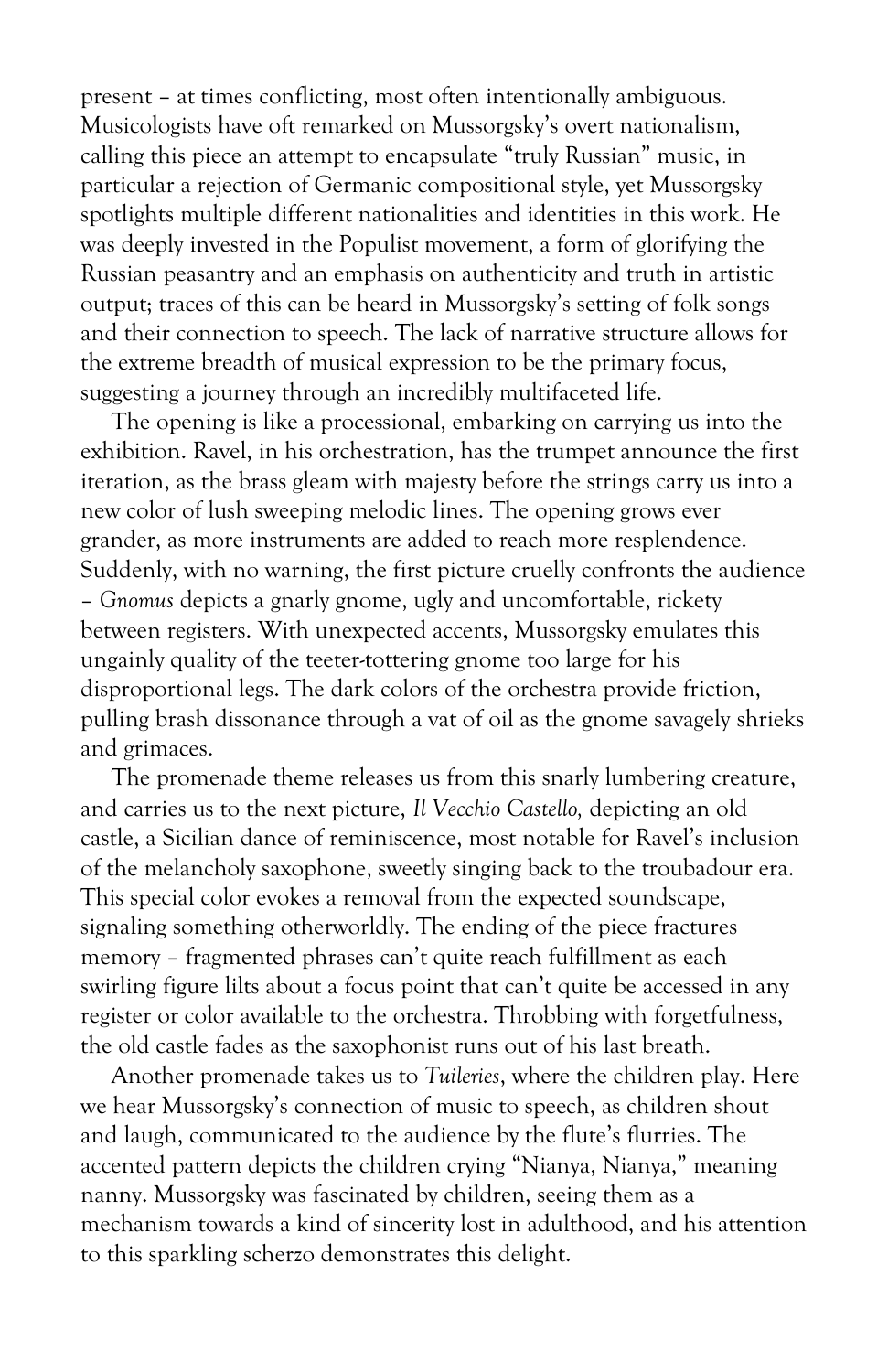The next picture, Bydło (Polish for "cattle"), showcases the passing of a massive ox-driven cart. While in Mussorgsky's original composition the movement starts out in a jarring fortissimo, the orchestral arrangement begins with a quiet pianissimo, suggesting the cart is approaching from a distance. The oxen are emulated through dragging, constant motion in the bass, celli and bassoons, accompanying a brooding solo in the tuba. A steady crescendo is eventually initiated as the cart draws nearer, incorporating more and more of the orchestra in anticipatory, ascending chords. As the oxcart passes the listener, the strings suddenly hammer out the solo tuba melody in a thunderous fortississimo, after which the orchestra slowly fades into the distance, with the tuba repeating its solo as the cart disappears.

The *Ballet of Chicks in their Shells* is sometimes referred to as the joke movement, with onomatopoeias of clucking and flapping, it is based on a watercolor sketch by Hartmann. The original score was written in the upper registers of the piano, a kind of flippant flittering that Ravel responded to in his orchestration of this melody to the woodwinds.

This next movement, *Samuel Goldenberg and Schmuÿle*, depicts a juxtaposition between two paintings that Mussorgsky had in his possession of Hartmann's work, which he himself donated to the exhibition. This piece comes with the accompanying comment from Stasov: "Two Jews: one rich and one poor." The opening is blustering, nearly toppling over with proud, pompous, and intricate ornaments. This unctuous snobbery is quickly contrasted with a desperate and insisting trumpet trembling with triplets, as woodwinds whine and plead – depicting the plaintive beggar. This music borders on the absurd, as Klezmer tones and augmented intervals signal acoustical cues of anti-Semitic prejudice; the ridiculous nature of the music suggests this derogatory and stereotypical caricature of Jews as an internalized prejudicial force in Mussorgsky himself. This sentiment was widely shared by his contemporaries, as anti-Semitic thought ran rampant especially from Russian nationalists. However, there is an element of the personal that evades the categorization of this music as solely degrading. Hartman was himself a Jew, and these pictures were clearly personally loved and enjoyed by Mussorgsky. As Mussorgsky went on his travels he wrote he "was in raptures" at the music he heard in synagogues. There is no doubt that Mussorgsky expressed and possessed anti-Semitic views at the writing of these two depictions, and it would be easy to attach an agenda to this music; however, as Mussorgsky crafts this tribute to his friend, the loss of Hartmann and Mussorgsky's grappling with their close relationship and his close relationship to the paintings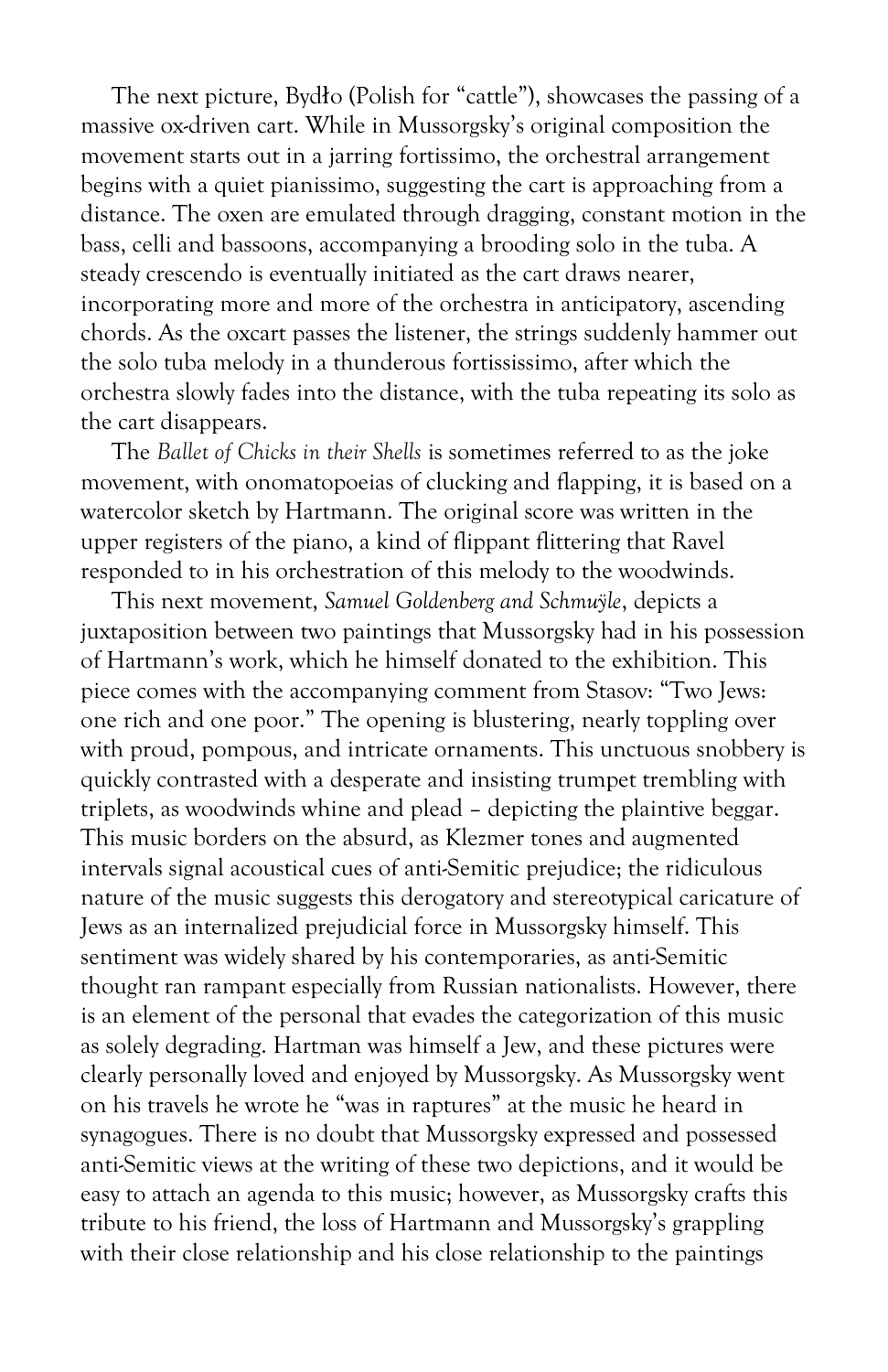complicates any interpretation. For more information regarding the anti-Semitism at this time, please look to PEDAL's Facebook page https://www.facebook.com/PEDAL-at-Lawrence-University-1541136542632501/, or email them at pedal@lawrenceu.onmicrosoft.com for more information.

The seventh picture, Limoges – Le Marché ("Limoges. The Market [The Great News]") pops into existence with an excited repeated pattern in the horns, accompanied by pizzicato notes in the strings. The violins then introduce an excited, hurried theme with constant interjections from the woodwinds and brass, picturing a crowded, ecstatic marketplace at midday. Hundreds of people, shop-owners and customers alike, can be heard bustling to and fro and talking over each other, bargaining, arguing, and gossiping. The picture's short middle section is comprised of constant, short, and repeated interruptions and interjections from the strings and woodwinds. After the beginning section is repeated again, leading to a short, eager pause, a frantic, exhilarating outro, gradually ascending further and further, towards an impossible, blistering climax, when…

Suddenly, the eighth picture shatters the excited mood with a blaring, dissonant block chord from the brass, as the scene suddenly shifts to the deep-underground Paris Catacombs. This next picture, *Catacombae*, is separated into two parts, Sepulcrum romanum ("Roman tomb") and Con mortuis in lingua mortua ("With the dead in a dead language"). Sepulcrum romanum incorporates a continuing series of dissonant, foreboding chords from the brass, separated by quieter, more longing and mournful passages from a solo trumpet, before one final, jarring blow descends into nothingness.

The second half*,* Con mortuis in lingua mortua, starts with a shimmering, high-pitched tremolo in the violins, above which the woodwinds play a slow, dolorous variation on the original Promenade theme. Halfway through, the mood is lifted, and the gloominess dissipates into heavenly light and peace, ending with the harp, flutes, and strings in the highest of registers.

After the quiet calm of Catacombae, the start of the penultimate image*, The Hut on Hen's Legs (Baba Yaga)*, again shatters the preceding mood with angry, violent chords from the full orchestra. This ninth picture is a sketch for a clock that is based in Russian folklore and depicts the house of the spirit Baba Yaga in a grotesque scherzo-like movement that makes use of frequent repetition and intense chromaticism. The horrific Allegro con brio of the movement is interrupted by a brief, anxious Andante mosso interlude with shivering tremolos in the flutes and a plodding, foreboding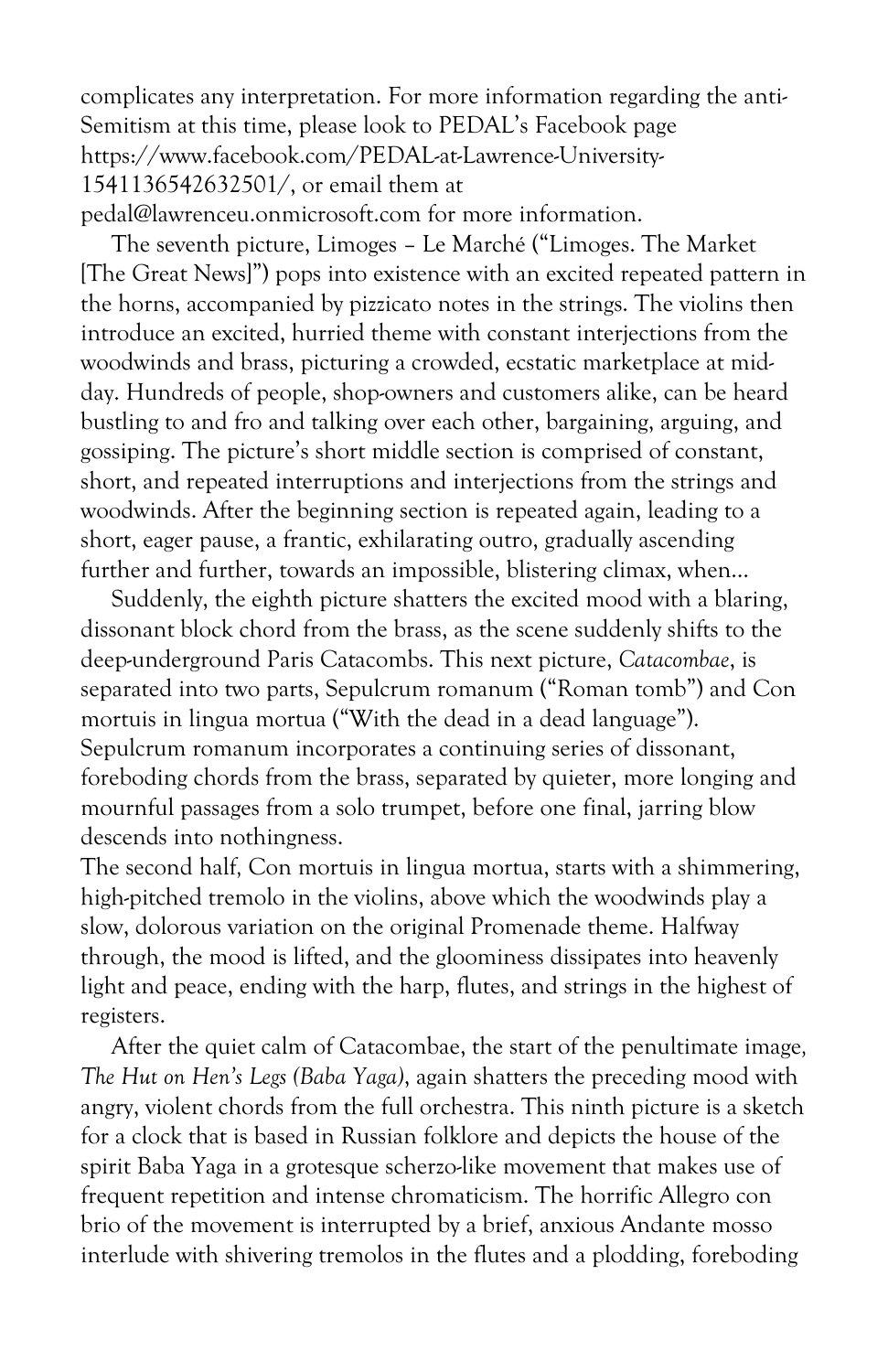motif repeated in the bassoon and pizzicato bass. After the return of the initial Allegro con brio the orchestra begins yet another, terrifying, ascending scale, building up volume and intensity before…

Out of the frightful chaos begins the final picture, *The Bogatyr Gates (In the Capital of Kiev*), in a clear, grand E-flat introduction from the brass, introducing the movement's main theme, depicting Hartman's sketch of the gates of Kiev. After the introduction, the rest of the orchestra comes in with an even more rapturous presentation of the main theme, before there is a sudden change in mood as all the instruments become silent except for a woodwind quartet, which introduces a much quieter, more solemn and chantlike second theme. In a similarly sudden style, the initial, bombastic E-flat Major returns with overlapping scales in the strings, emulating the sound of carillons. In one final twist, the woodwind quartet takes over again, with the rest of the orchestra soon following in a more somber mood, with mysterious, repeated chords in the horns and meandering triplets in the strings. The uncertain mood does not last long, however, as the strings gradually begin to find E-flat Major again, when the theme from the Promenade finally makes its grand final appearance, transfigured into the new key, with an accompanying bell toll adding to its confidence and final ascension. The final appearance of the Promenade theme ends with a rapid, excited run of scales in the strings, leading to a sudden pause, after which the main theme of the movement is brought back by the full orchestra, in its grandest recurrence yet. The movement progressively becomes even slower and more massive and ecstatic, with the entire orchestra playing at its loudest dynamics in the whole suite, before the movement's bell-like penultimate chords draw it into a slow, anticipatory crescendo, ending the suite in an incredible, final moment of sweeping, colossal triumph.

*(John O'Neill, Eleanor Legault, Nathaniel Sattler, LSO Musicians)*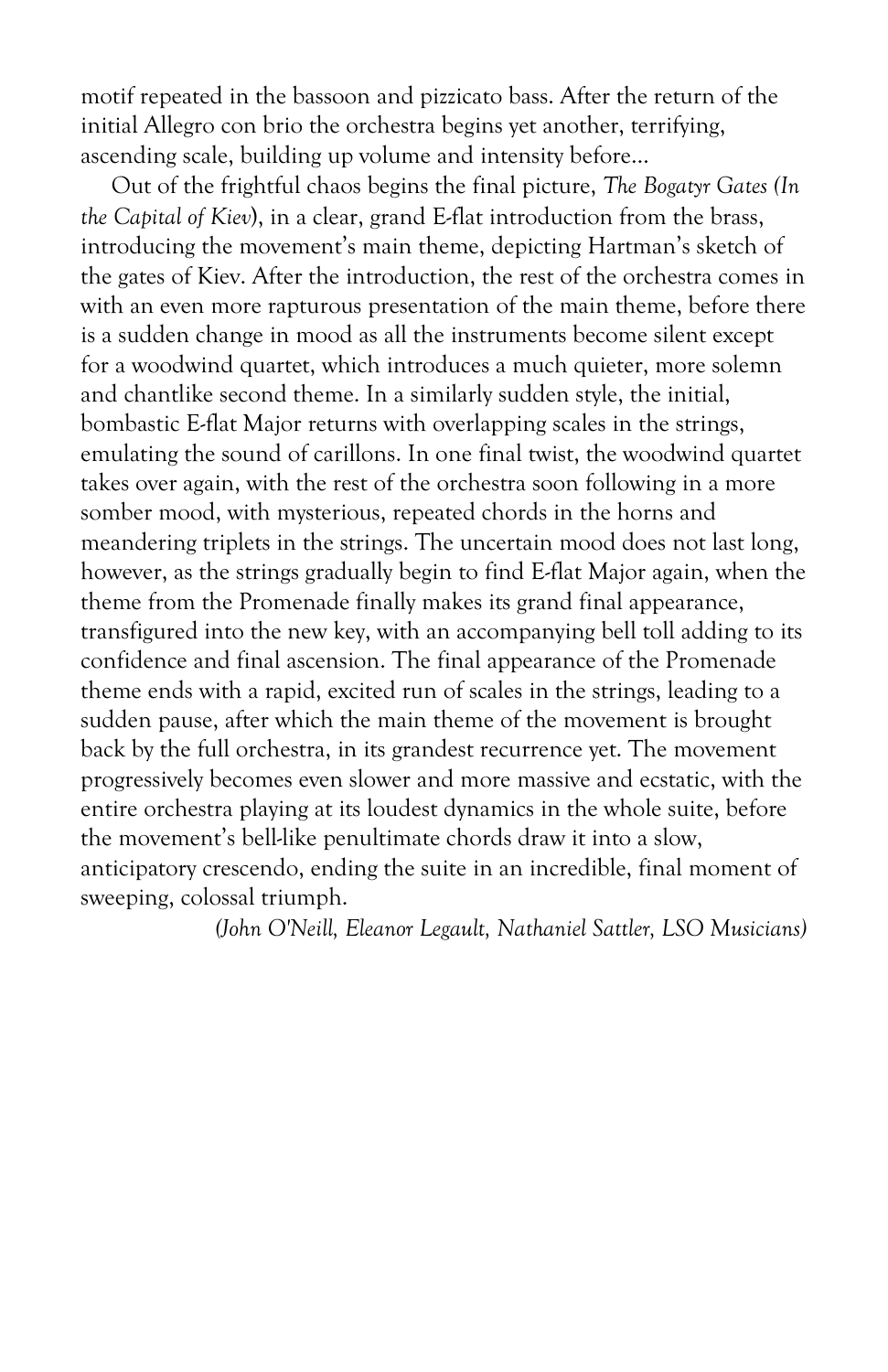#### **Allison Brooks-Conrad**

Major/degree: B.Mus. in Cello Performance, B.A. in History, B.A minor in French Post-Graduation Plans: I will be moving to Philadelphia to pursue a Ph.D. in Musicology at the University of Pennsylvania.

## **Jessica Cable**

Major/degree: B.A. in English and B.Mus. in Bass Performance Post-Graduation Plans: I want to go into publishing or some kind of writing field, and play in local orchestras.

#### **Ellie Coale**

Major/degree: B.A. in Anthropology and Music

Post-Graduation Plans: My immediate post-grad plans are to work as a camp counselor at Madeline Island Chamber Music for the summer. After that, I hope to take the next year or so to study for the GRE and apply to graduate programs in genetic counseling or law school.

#### **Madeleine Duncan**

Major/degree: B.Mus. in Clarinet Performance, B.A. in Biochemistry Post-Graduation Plans: I plan to apply to medical school and/or grad school for music, but until then I will be working as an EMT and living part time in the wilderness.

#### **Devyn Gay**

Major/degree: B.A. in Music

Post-Graduation Plans: I will do a Master's program in Medical Physiology with the University of Florida.

#### **Sean Goldman**

Major/degree: B.Mus. in Percussion Performance

Post-Graduation Plans: I will be attending The University of Northern Colorado to pursue my Master of Music Performance in Percussion. I received a teaching assistant position and will be working closely with Lawrence Alumnus Michael Truesdell, the new percussion professor at UNC.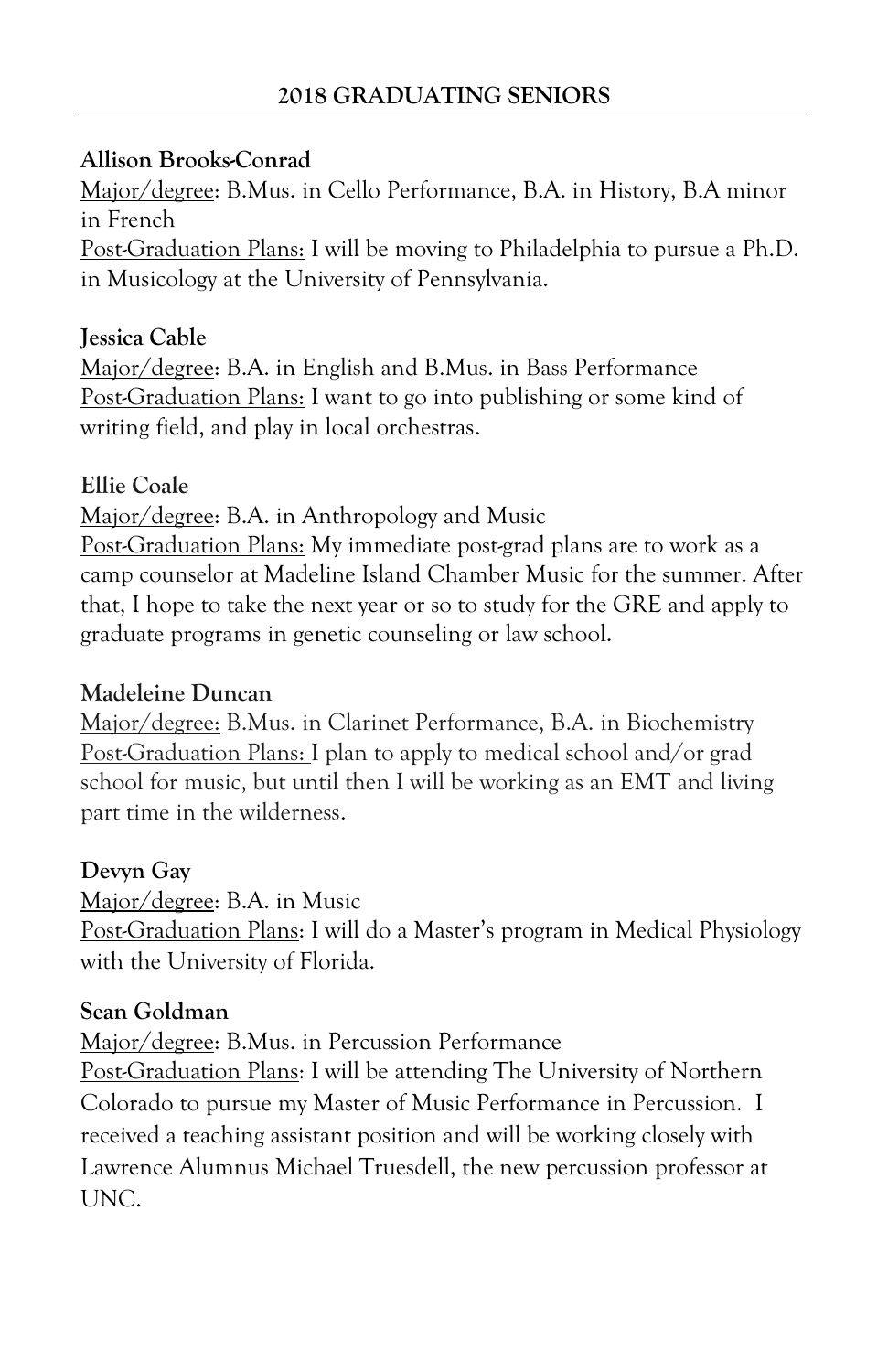# **Andrew Hill**

Major/degree: B.A. in Music and Chemistry Post-Graduation Plans: I will be moving to Knoxville, Tennessee and job hunting in the chemical industry.

#### **Emma Jensen**

Major/degree: B.Mus. in Horn Performance Post-Graduation Plans: I will be pursuing my Master of Music in Horn Performance at the Meadows School of Music at Southern Methodist University in Dallas.

#### **Kate Kilgus**

Major/degree: B.Mus. in Clarinet Performance and B.A. in Mathematics Post-Graduation Plans: I will be attending the University of Cincinnati College-Conservatory of Music to pursue a Master's degree in Clarinet Performance.

# **Eleanor Legault**

Major/degree: B.Mus. in Violin Performance and B.A. in English Post-Graduation Plans: I plan to take a gap year before pursuing a Master's in music.

# **Madeleine Leonowitz**

Major/degree: B.A. in Music and Economics Post-Graduation Plans: Attend Rutgers Law School.

# **Mikaela Marget**

Major/degree: B.Mus. in Cello Performance Post-Graduation Plans: Gap year, then graduate school in Ethnomusicology.

# **Amanda Milne**

Major/degree: B.Mus. in Violin Performance Post-Graduation Plans: Pursuing a Master's degree in Suzuki Pedagogy at the University of Hartford.

# **Sarah Ogden**

Major/degree: B.Mus. in Cello Performance with a minor in Psychology Post-Graduation Plans: I will be moving to the Twin Cities where I am planning on finding work and teaching cello.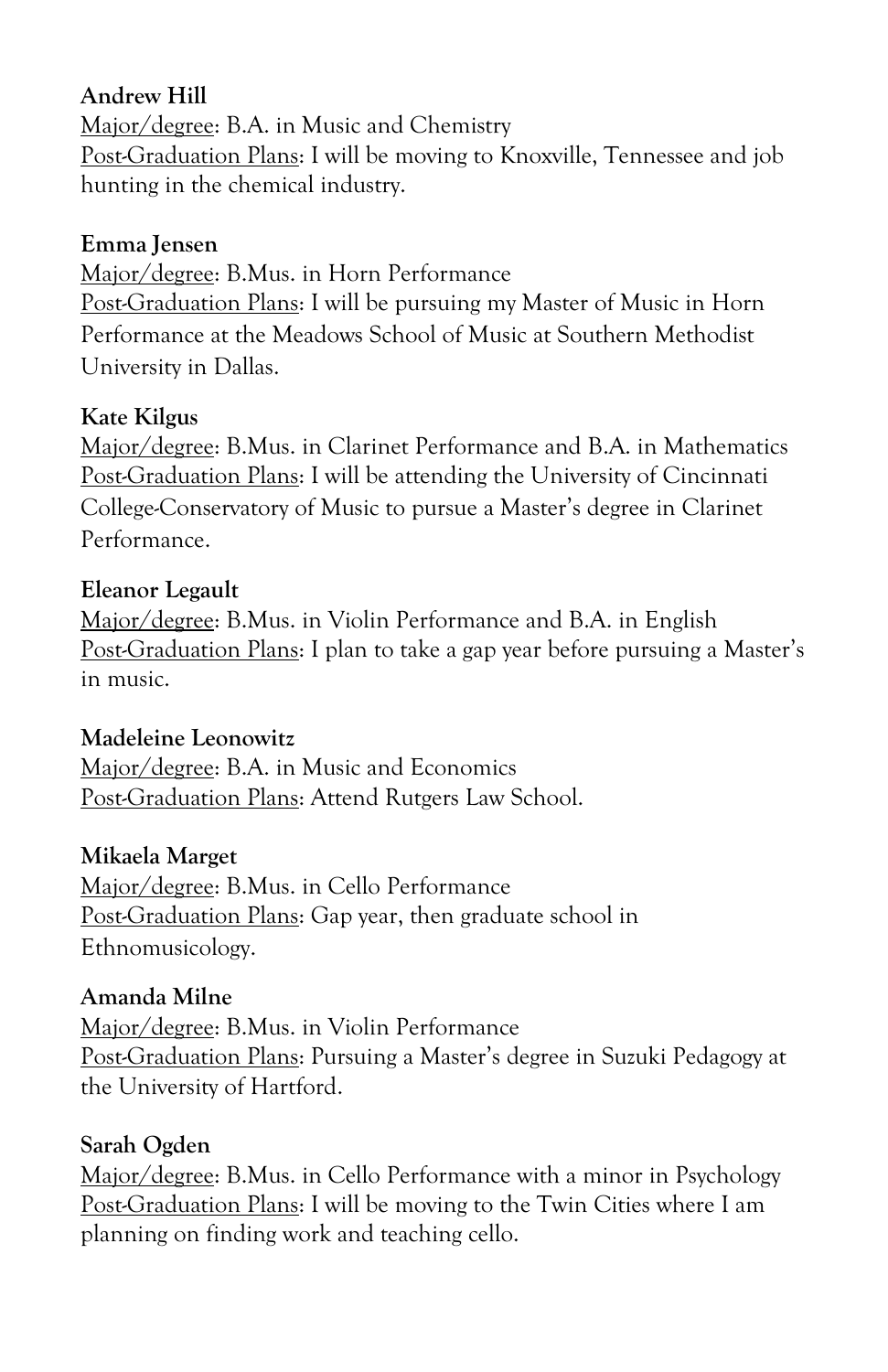# **Tim Platt**

Major/degree: B.Mus. in Music Education and Tuba Performance, and B.A. in History Post-Graduation Plans: Student teaching in Fall 2018, then applying to grad school for musicology programs in early music.

# **Zach Prior**

Major/degree: B.Mus. in Music Education - Instrumental Post-Graduation Plans: Student-teaching at Oshkosh West High School.

# **Daniel Quiroga**

Major/degree: B.Mus. in Music Education - Instrumental/General Post-Graduation Plans: Student-teach this fall and move to California in Fall 2019 to hopefully teach.

#### **Bryn Rourke**

Major/degree: B.Mus. in Horn Performance and Music Theory Post-Graduation Plans: I will be spending a year working in Tacoma, WA as the community outreach and social media coordinator at a local bike shop. After that I hope to pursue a graduate degree in music theory.

#### **Nathaniel Sattler**

Major/degree: B.Mus. in Viola Performance Post-Graduation Plans: Sewanee Summer Music Festival and grad school auditions.

# **David Sieracki**

Major/degree: B.Mus. in Cello Performance Post-Graduation Plans: Gap year and cello graduate school auditions.

# **Margaret Straughan**

Major/degree: B.Mus. in Violin Performance

Post-Graduation Plans: After graduation, I will be attending Marquette University to earn a law degree, though teaching and playing music will always be part of my life.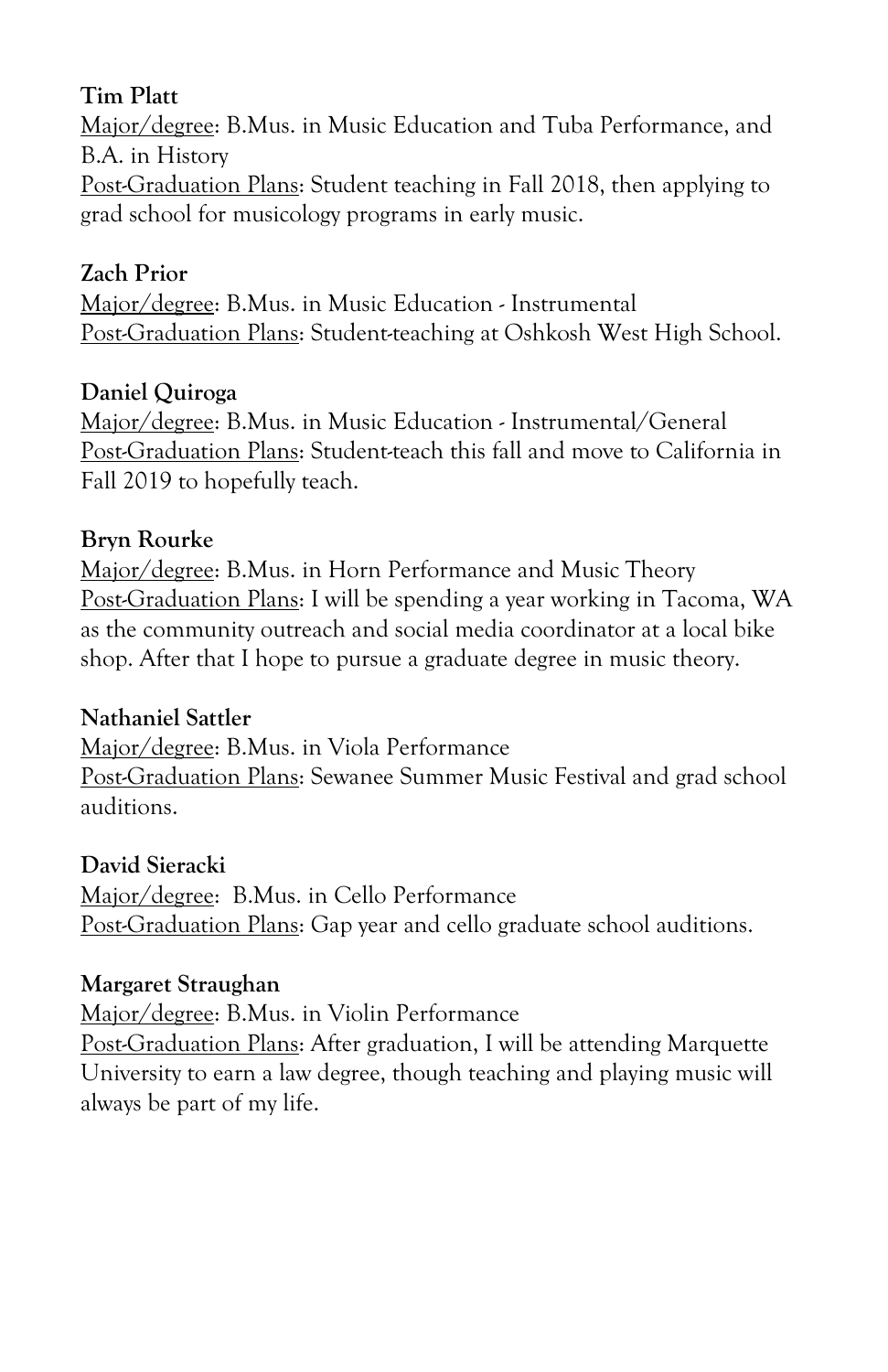## **Tanner H. Stegink**

Major/degree: B.Mus. in Trombone Performance and Tuba Performance, with a minor in Brass Pedagogy

Post-Graduation Plans: I will be travelling to Haiti for the month of August to teach music, before moving to Los Angeles to pursue a career in music.

# **Julia Tibbetts**

Major/degree: B.Mus. in Viola Performance and Music Education -General/Instrumental

Post-Graduation Plans: I'll be student-teaching in the fall semester next year, and then looking for a long-term subbing position or a permanent teaching job.

# **Renae Tuschner**

Major/degree: B.A. in Neuroscience and Psychology, and B.Mus. in Bassoon Performance

Post-Graduation Plans: After graduation, I plan to take a year off before applying to music therapy graduate programs. Eventually, I hope to work as a music therapist for children with Autism Spectrum Disorder.

# **Gawain Usher**

Major/degree: B.Mus. in Viola Performance

Post-Graduation Plans: I will be attending the Royal Conservatoire of Scotland where I will be pursuing my Master's in viola performance.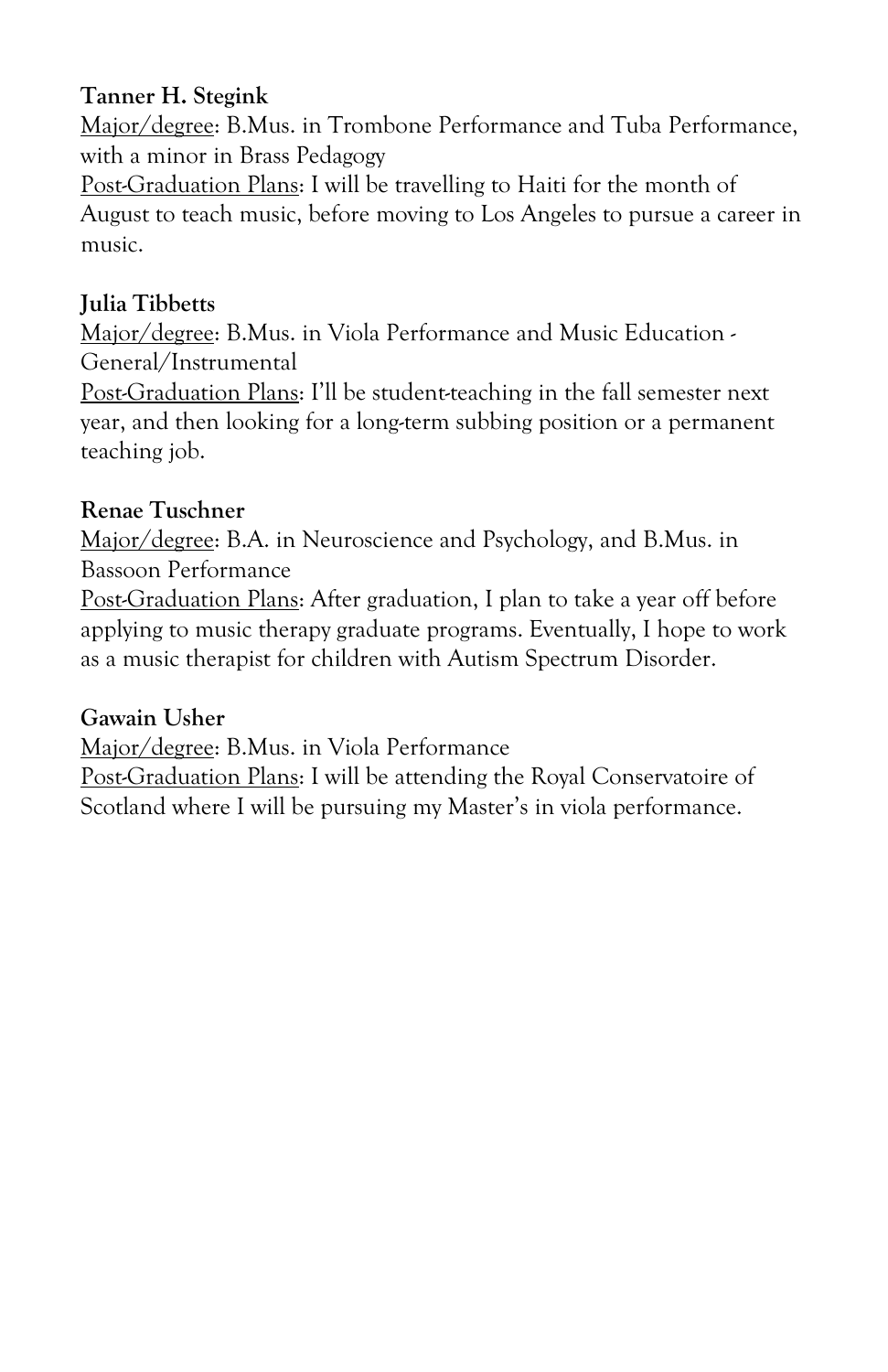#### **Lawrence University Symphony Orchestra**

Mark Dupere, conductor

#### **VIOLIN I**

Jessica Gehring Grace Halloran Abigail Keefe Wendell Leafstedt Amanda Milne, Concertmaster Matt Piper Alex Quinn Rehanna Rexroat Rachael Teller Katie Li Weers

#### **VIOLIN II**

Marsophia DeSouvre Sharon Edamala Natalya Harp Trace Hybertson Jelani Jones Ella Kile Alan Liang Clancy Loebl Joanie Shalit\* Claire Sternkopf

#### **VIOLA**

Laura Burke Kanyon Beringer Camille Copp Lia Eldridge Jae Franklin Amy Gruen Gabriel Hartmark Eleanor Horner Eleanor Legault Emily McCabe Julien Riviere Nat Sattler Julia Tibbetts Courtney Wilmington Gawain Usher\*

#### **VIOLONCELLO**

Hannah Baron Julian Bennett Allison Brooks-Conrad Madison Creech Basil Eastman-Kiesow Natalie Galster-Manz Julia Johnson Mikaela Marget\* Henry McEwen Sarah Ogden David Sieracki Evan Stroud Joshua Tan Ian Wasserman David Yudis

#### **BASS**

Jeanette Adams\* Jessica Cable Clay Knoll Sarah Krysan Ali Remondini Zoe Markle Sam Taylor Steven Traeger

#### **FLUTE**

Madeleine Leonowitz\* Ned Martenis Bianca Pratte (picc) Hannah Elizabeth Tobias (picc)

#### **OBOE**

Ellie Coale\* Maralee Mindock (EH) Logan Willis

#### **CLARINET**

Abbey Atwater\* Anthony Dare (bass) Madeleine Duncan Kate Kilgus

**LSO Stage Crew** Jeanette Adams Gabriel Hartmark Joan Shalit

**ALTO SAXOPHONE** Alex Medina

#### **BASSOON**

Andrew Hill Renae Tuschner\* (contra) Stuart Young

#### **HORN**

Julian Cohen David Germaine Emma Jensen Zach Prior Bryn Rourke\*

#### **TRUMPET**

Adrian Birge Caleb Carter Ricardo Jimenez\* Gaston Kaisin

#### **TROMBONE**

Allie Goldman Liam McDonald\* (bass) Tanner Stegink (bass) Daniel Quiroga

**TUBA** Tim Platt Tanner Stegink\*

**HARP** Lily Atkinson Christian Messier\*

**TIMPANI** Sean Goldman

**PERCUSSION** Nolan Ehlers Dan Green Ben Piette Alex Quade\*

\*Denotes principal or section leader

#### **LSO Librarians**

Sarah Krysan Liam McDonald Katie Weers